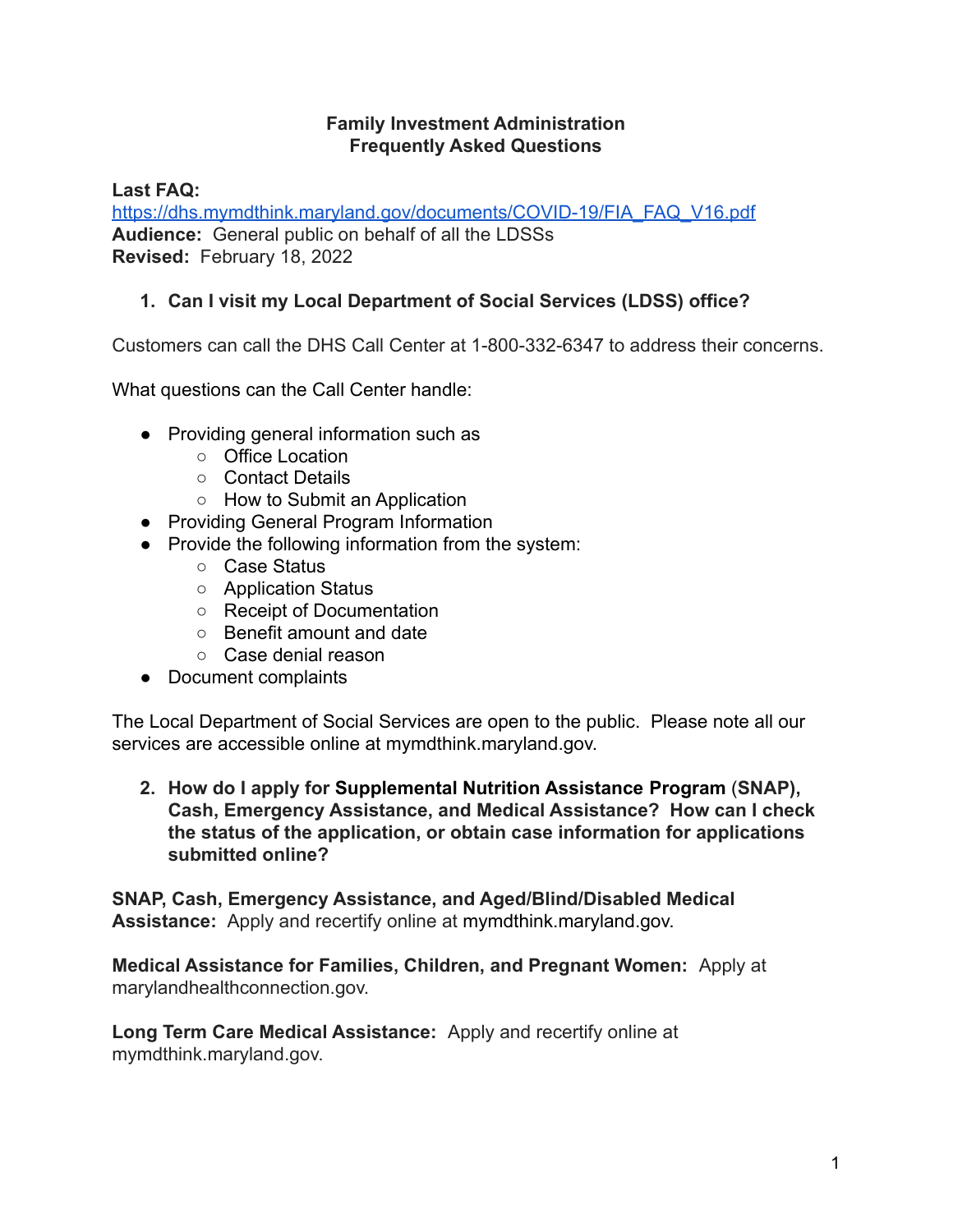You can also call the DHS Call Center at 1-800-332-6347 to request a paper application be mailed to your address. **Please note the processing of items by mail may be delayed.**

For active cases, or for applications not submitted online: Customers can call their local department directly, or call the **DHS Call Center at 1-800-332-6347**.

## **3. How can I check the balance of my EBT card?**

Call the Maryland EBT Customer Call Center at 1-800-997-2222 to obtain your benefit balance, and perform other activities 24 hours a day, 7 days a week. Customers can also visit the Maryland EBT website at [www.connectebt.com](http://www.connectebt.com/).

## **4. What do I do if my recertification period is coming due?**

Make sure you don't lose your SNAP and Cash benefits. Complete your recertification and upload the required documents (ex. income and shelter expense verifications) online at mymdthink.maryland.gov. Don't be surprised if we send you an email or text message reminder.

## **5. How can I appeal a decision made in my case?**

Please contact the DHS Call Center at 1-800-332-6347 to initiate an appeal claim. You can also seek assistance with completing a request for a fair hearing form. You can also find the Request for Hearing form online at [dhs.maryland.gov/hearingrequest.](https://dhs.maryland.gov/documents/DHR%20Forms/FIA%20Forms/English/Other-Forms/3%20Request%20Appeal%20for%20Hearing/DHS_FIA_334-Request-For-Fair-Hearing-4.1.2021-fillable.pdf)

### **6. Do you know someone who would like to apply for SNAP or Cash Assistance, but does not have access to a computer or a smartphone?**

Please ([Click Here](https://dhs.maryland.gov/supplemental-nutrition-assistance-program/snap-outreach-program/snap-outreach-community-based-organizations/)) for a list of SNAP Outreach Organizations that can assist you with submitting an application. You can also download an application from our website, and mail, fax, or drop off to your nearest Local Department of Social Services. **Please note the processing of items by mail may be delayed**

## **7. When will I receive my SNAP and Cash benefits?**

Benefits are issued by the last name. SNAP issuance dates are the 4th thru 23rd based on the customer's last name. You can confirm your issuance date by visiting the following [site:](https://dhs.maryland.gov/supplemental-nutrition-assistance-program/food-supplement-benefits-schedule/)

Cash programs: A-F - Issuance date the 2nd, G-P - Issuance date the 3rd, Q-Z - Issuance date the 4th.

# **8. What should I do if I did not get my EBT Card?**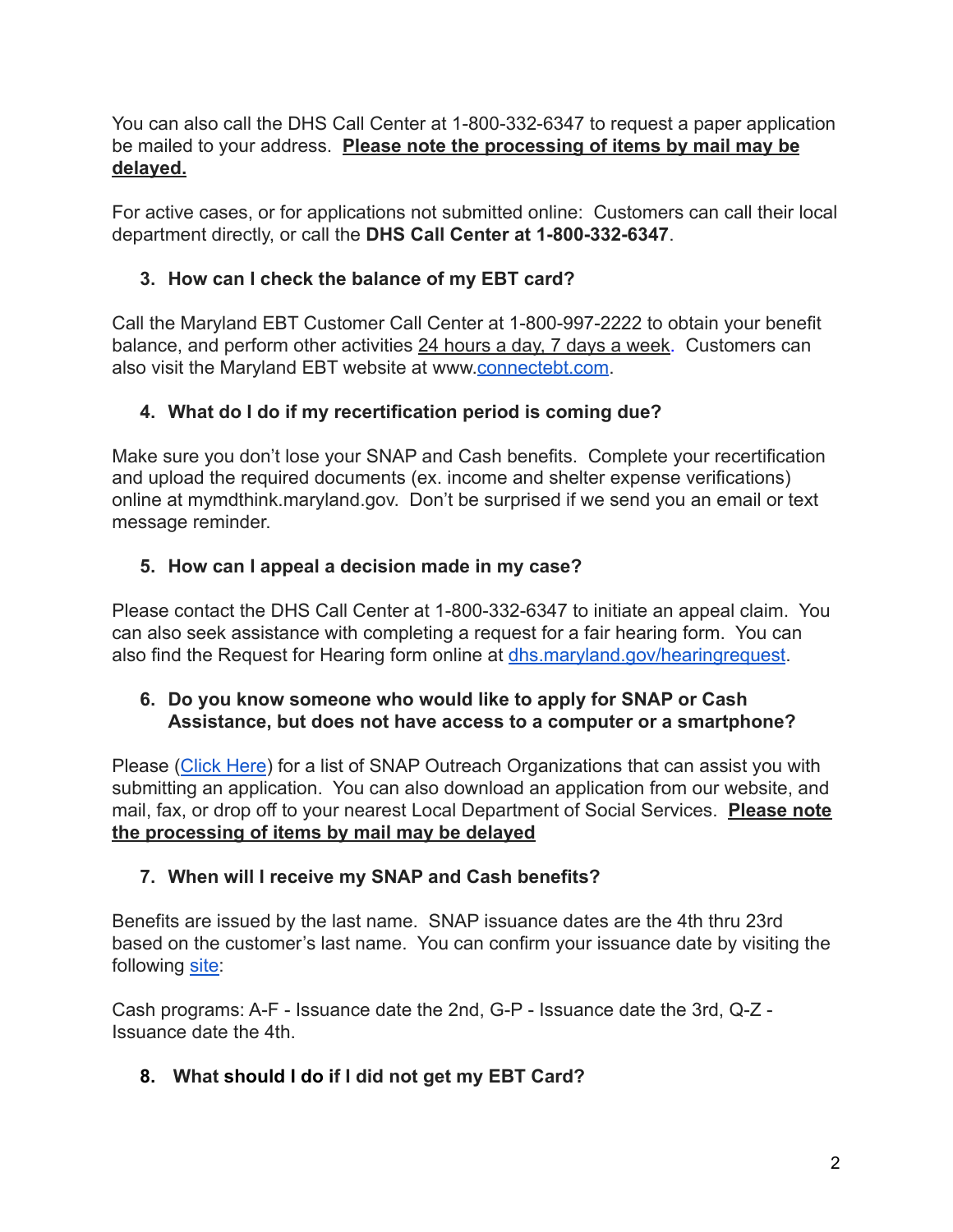If this is your first time applying for SNAP and/or Cash Assistance, an EBT card will be mailed to the address provided by you on your application. If you previously received SNAP and/or Cash Assistance benefits, the benefits will be issued to the EBT card previously issued. If you have misplaced that card, please call Maryland EBT Customer Call Center at 1-800-997-2222 to order a replacement card.

### **9. I haven't received an interview date. What should I do?**

If you have not received an interview date, contact DHS Call Center at 1-800-332-6347.

Effective **January 1, 2022**, interviews will be required for all SNAP, and Cash Assistance applications.

Interviews are required for recertifications in April 2022.

#### **10. If I apply for SNAP benefits will it affect my immigration status, my ability to become a U.S. Citizen, or lawful permanent resident?**

DHS encourages everyone in need of assistance to apply. Applying for or receiving SNAP benefits **does not** affect someone's immigration status, and/or ability to become a U.S. citizen or lawful permanent resident. (See [attachment](https://fns-prod.azureedge.net/sites/default/files/resource-files/letter-snap-commissioners-2022.pdf))

**11. When will P-EBT benefits be issued for the 2021-2022 school year?** Visit the P-EBT website at dhs.maryland.gov/p-ebt for the most up to date P-EBT information.

### **12. How long does it take to receive SNAP?**

Application processing is within 30 days. However, to streamline the process, submit your application online at mymdthink.maryland.gov along with verification of identity, income, and expenses. When you submit the application online you can track the process within the consumer portal.

**ALERT! Avoid being scammed. No State, Federal, Local, or Community-Based Organization is authorized to accept or request payment, and/or fees for assisting customers with Public Assistance related services. In addition, the customer should not give out their full SSN to people who call them. Please note a LDSS worker may call you from a blocked number as many staff members are working remotely. You can ask the worker for their work telephone number to confirm the person is a State of Maryland employee. You can leave a voice message on the worker's telephone number with a date and time you prefer they call you back.**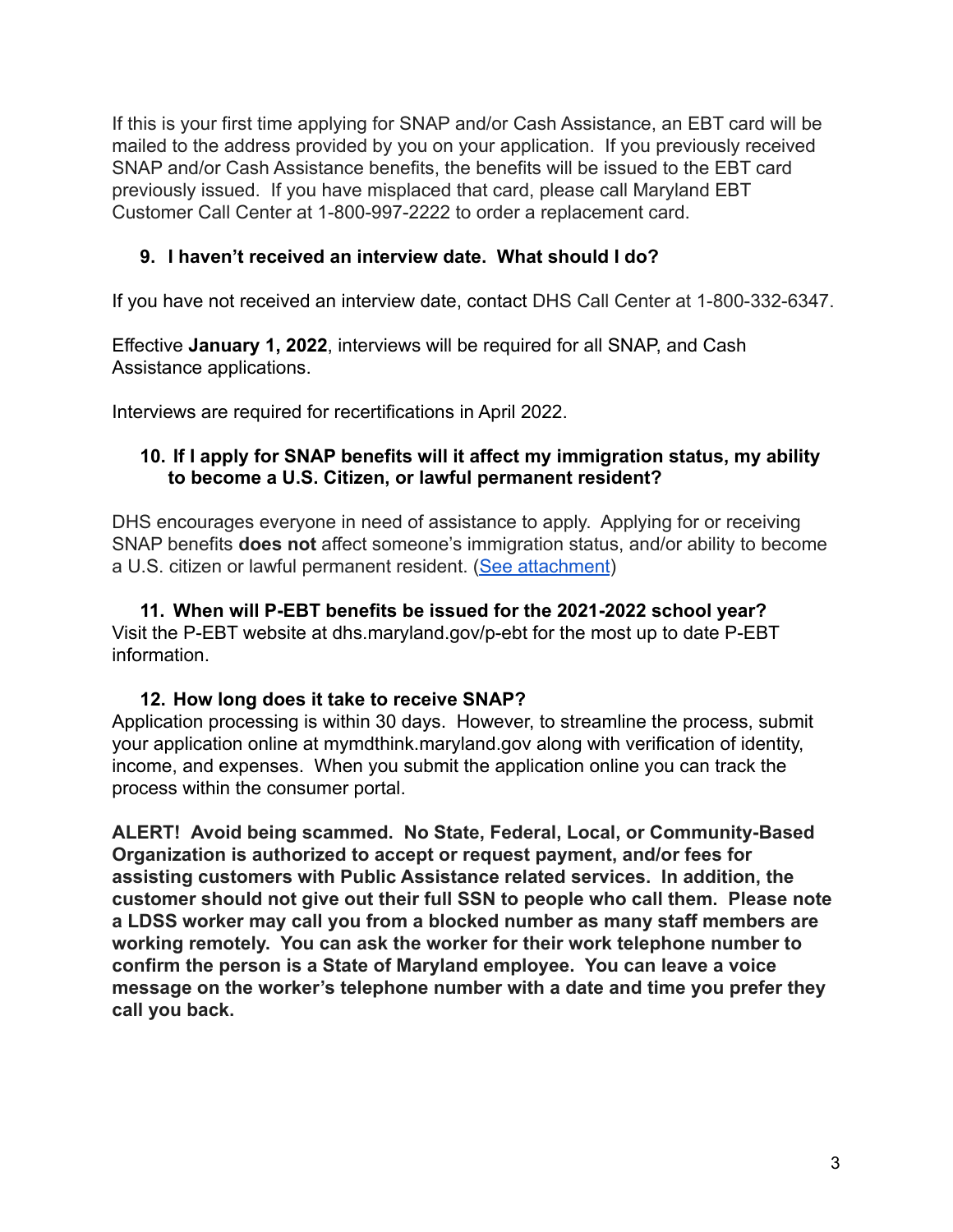### **Administración de Inversiones Familiares Preguntas frecuentes**

**Últimas preguntas frecuentes:**

[https://dhs.mymdthink.maryland.gov/documents/COVID-19/FIA\\_FAQ\\_V16.pdf](https://dhs.mymdthink.maryland.gov/documents/COVID-19/FIA_FAQ_V16.pdf) **Audiencia: Público en General en nombre de todas las LDSS Revisado: 18 de febrero de 2022**

# **1. ¿Puedo visitar mi oficina local del departamento de servicios sociales?**

Los clientes pueden llamar al Centro de Atención al Cliente de DHS al 1-800-332-6347 para que le respondan sus preguntas.

# **2. ¿Qué preguntas puede atender el Centro de Atención al Cliente?**

- Información general
	- Ubicación de las oficinas
	- Información de contacto
	- Cómo enviar una aplicación
- Información general sobre los programas
- Información que se encuentra en el sistema como:
	- Estado del caso
	- Estado de la aplicación
	- Documentación recibida
	- Cantidad del beneficio y fecha de emisión
	- Razón por la que se negó el caso
- Documentación de quejas

Las oficinas locales del departamento de servicios sociales están abiertas al público. Además, todos nuestros servicios son accesibles en línea en mymdthink.maryland.gov.

# **3. ¿Cómo puedo aplicar por asistencia para alimentos, dinero en efectivo, por emergencia y atención médica? ¿Cómo puedo averiguar el estado de la aplicación u obtener información sobre la aplicación que envié por internet?**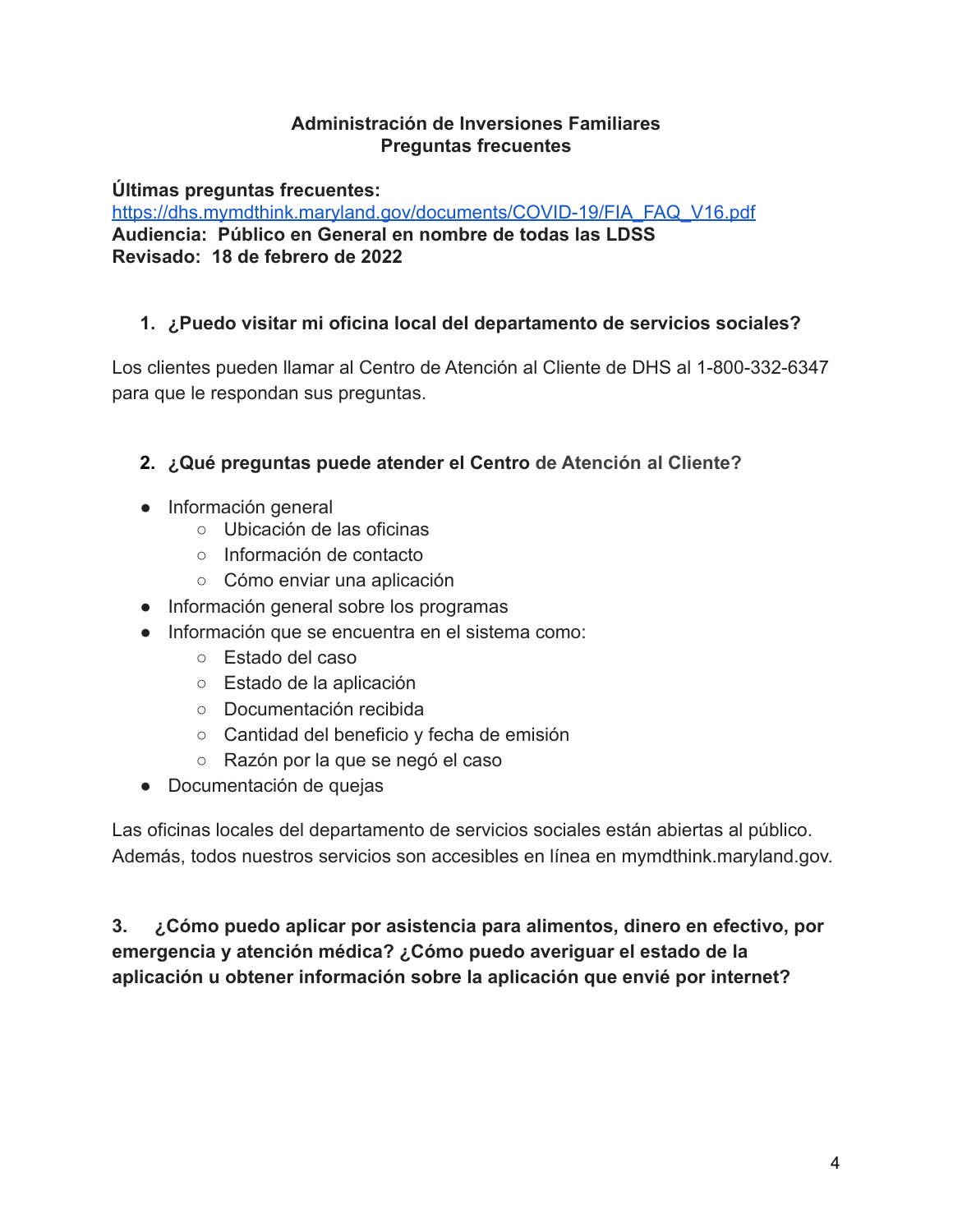Asistencia para alimentos (SNAP), dinero en efectivo, por emergencia, asistencia médica para personas mayores, ciegas o discapacitadas: Usted puede aplicar y recertificarse en mymdthink.maryland.gov.

**Asistencia médica para familias, niños y mujeres embarazadas:** Usted puede aplicar en marylandhealthconnection.gov.

**Asistencia médica para cuidado a largo plazo:** Usted puede aplicar y recertificarse en mymdthink.maryland.gov.

Usted también puede llamar al Centro de Atención al Cliente de DHS al 1-800-332-6347 y pedir que le envíen una aplicación impresa por correo. **Por favor tenga en cuenta que procesar lo que se envía por correo puede tardar más tiempo.**

**Para casos activos o aplicaciones que no fueron enviadas por internet:** Los clientes pueden llamar directamente a su departamento local o al **Centro de Atención al Cliente de DHS al 1-800-332-6347.**

## **4. ¿Cómo puedo verificar el saldo de mi tarjeta EBT?**

Llame al Centro de Atención al Cliente de Maryland EBT al 1-800-997-2222 para averiguar su saldo o realizar otras actividades, las 24 horas del día, los 7 días de la semana. También puede visitar el sitio web de Maryland EBT en www.connectebt.com.

### **5. ¿Qué debo hacer si el período de mi recertificación se va a vencer?**

Asegúrese de no perder sus beneficios de SNAP y Efectivo. Complete su recertificación y cargue (upload) por internet los documentos requeridos (como verificaciones de ingresos y de gastos de vivienda) en mymdthink.maryland.gov. No se sorprenda si le enviamos un correo electrónico o un mensaje de texto como recordatorio.

### **6. ¿Cómo puedo apelar una decisión tomada sobre mi caso?**

Por favor llame al Centro de Atención al Cliente de DHS al 1-800-332-6347 para iniciar una apelación. Usted también puede pedir ayuda para completar un formulario de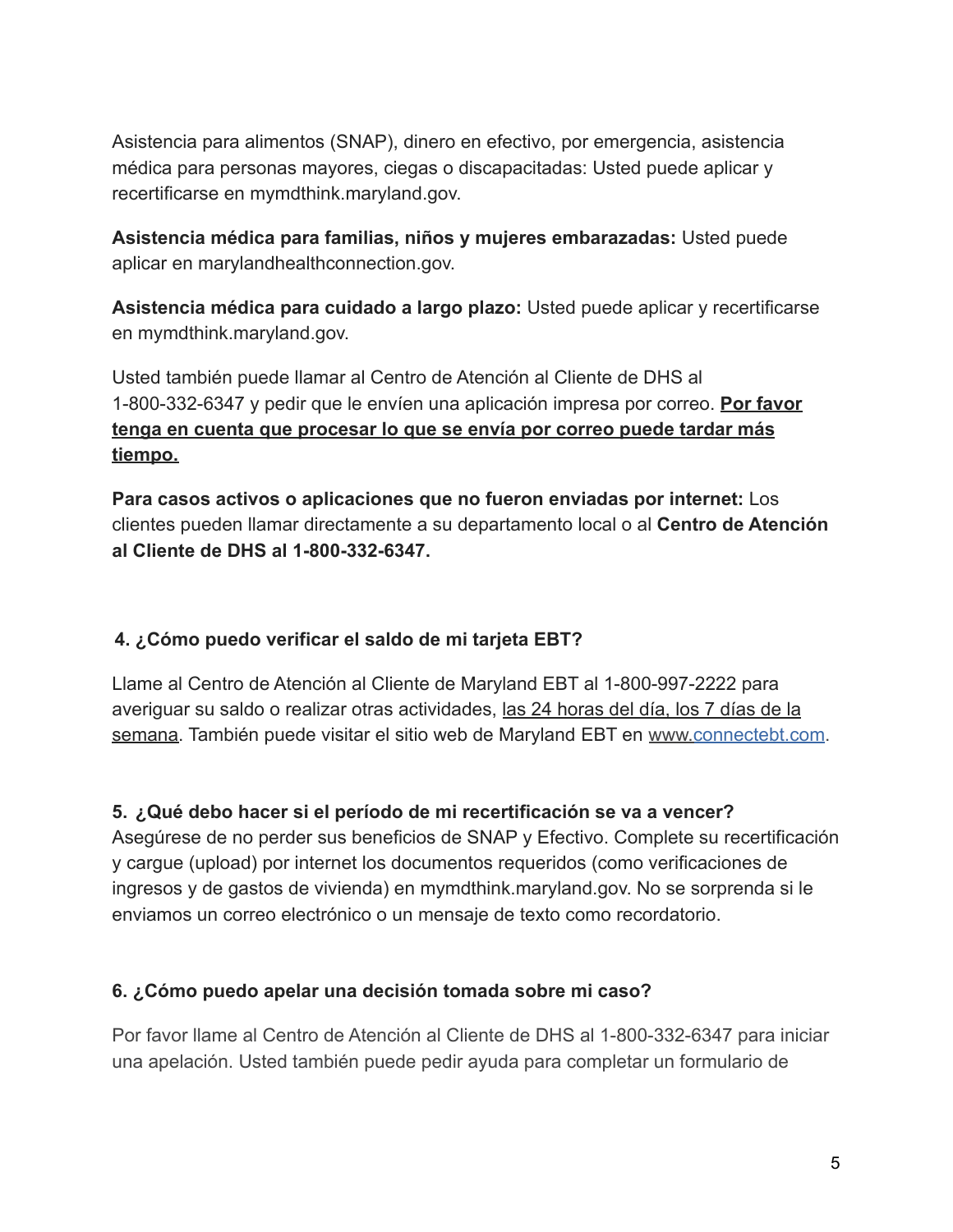solicitud de audiencia justa. También puede encontrar en línea el formulario de Solicitud de Audiencia en [dhs.maryland.gov/hearingrequest.](https://dhs.maryland.gov/documents/DHR%20Forms/FIA%20Forms/English/Other-Forms/3%20Request%20Appeal%20for%20Hearing/DHS_FIA_334-Request-For-Fair-Hearing-4.1.2021-fillable.pdf)

# **7. ¿Conoce usted a alguien que quisiera aplicar por ayuda para alimentos o asistencia pública pero no tiene acceso a una computadora o un teléfono inteligente?**

Por favor ([Presione aquí](https://dhs.maryland.gov/supplemental-nutrition-assistance-program/snap-outreach-program/snap-outreach-community-based-organizations/)) para ver una lista de organizaciones que le pueden ayudar a enviar su aplicación de SNAP. Usted puede descargar una aplicación en nuestro sitio web y enviarla por correo, por fax o llevarla a su oficina local del Departamento de Servicios Sociales. **Por favor tenga en cuenta que procesar lo que se envía por correo puede tardar más tiempo.**

## **8. ¿Cuándo voy a recibir mis beneficios para alimentos y en efectivo?**

Los beneficios son emitidos según el apellido. Las fechas de emisión de SNAP son desde el día 4 hasta el 23 según la primera letra del apellido. Usted puede confirmar si sus beneficios fueron emitidos el siguiente [sitio](https://dhs.maryland.gov/supplemental-nutrition-assistance-program/food-supplement-benefits-schedule/):

Programas de dinero en efectivo: A-F - Se emiten el día 2, G-P - Se emiten el día 3, Q-Z - Se emiten el día 4.

## **9. ¿Qué debo hacer si no he recibido mi tarjeta EBT?**

Si esta es la primera vez que usted aplica por SNAP y/o Asistencia en efectivo,una tarjeta EBT se le enviará por correo a la dirección que escribió en su aplicación. Si usted ya ha recibido beneficios de SNAP y/o Asistencia en efectivo, los beneficios serán transferidos a la tarjeta EBT que se le envió antes. Si ha perdido su tarjeta EBT, por favor llame al Centro de Atención al Cliente de Maryland EBT al 1-800-997-2222 para pedir una de reemplazo.

## **10. Yo no he recibido una fecha para la entrevista. ¿Qué debo hacer?**

Si usted no ha recibido una fecha para su entrevista, llame al Centro de Atención al Cliente de DHS al 1-800-332-6347.